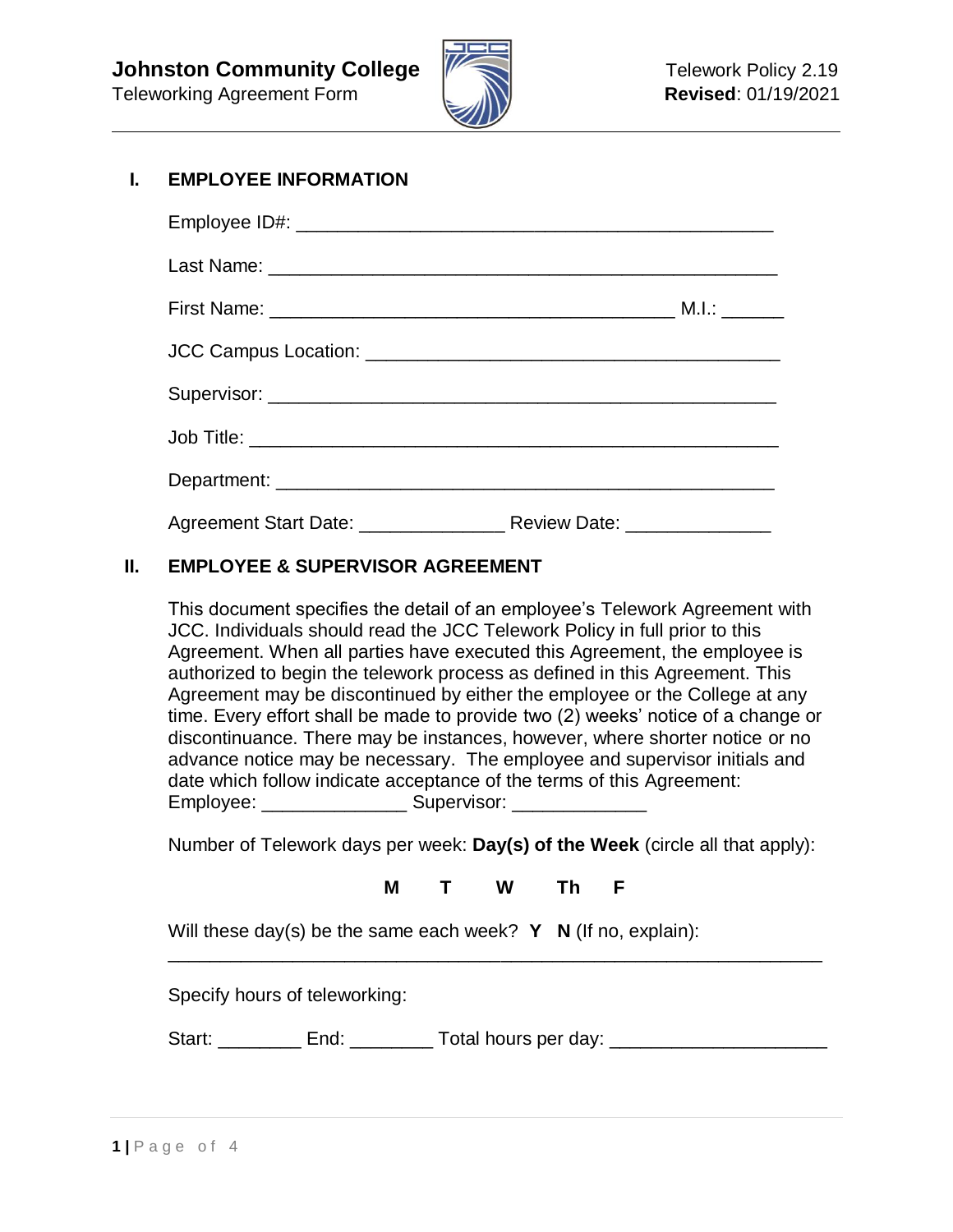Specify physical address of teleworking location:

| <b>Address</b> | City | <b>State</b> | <b>Zip Code</b> |
|----------------|------|--------------|-----------------|

The employee is required to use available personal leave time (i.e., sick leave, vacation, extenuating circumstances) for personal business at his/her home and should notify supervisor prior to usage, in accordance with JCC policy and procedures. The employee will be required to complete request for leave prior to the event.

#### **By initialing below, the employee accepts and understands that during the telecommuting period to:**

**a)** Immediately notify his/her supervisor of a change in workspace.

**b)** Allow JCC to inspect the employee's designated workspace at mutually agreed upon times to ensure that safe working conditions exist.

\_\_\_\_\_ **c)** Understand JCC Workers' Compensation program and reporting procedures.

d) Know that non-work activities, such as basic home tasks are prohibited during specified work hours.

\_\_\_\_\_ **e)** Not conduct face-to-face meetings or have business-related visitors at the approved remote workspace, unless pre-approved by supervisor. Meetings should take place at a JCC location.

\_\_\_\_\_ **f)** Understand that child and/or elderly care is prohibited, unless approved as an extenuating circumstance.

### **III. JOB DESCRIPTION, DUTIES & RESPONSIBILITIES:**

The position description outlines the job duties and responsibilities for the employee during Teleworking times at their remote location and at their JCC primary employment location.

### **IV. EQUIPMENT & TECHNICAL SUPPORT:**

If JCC-owned equipment is being used by the employee at the remote location, the employee must work with the IT department to complete a form signing out all equipment. The employee agrees to follow all JCC procedures regarding the use of equipment.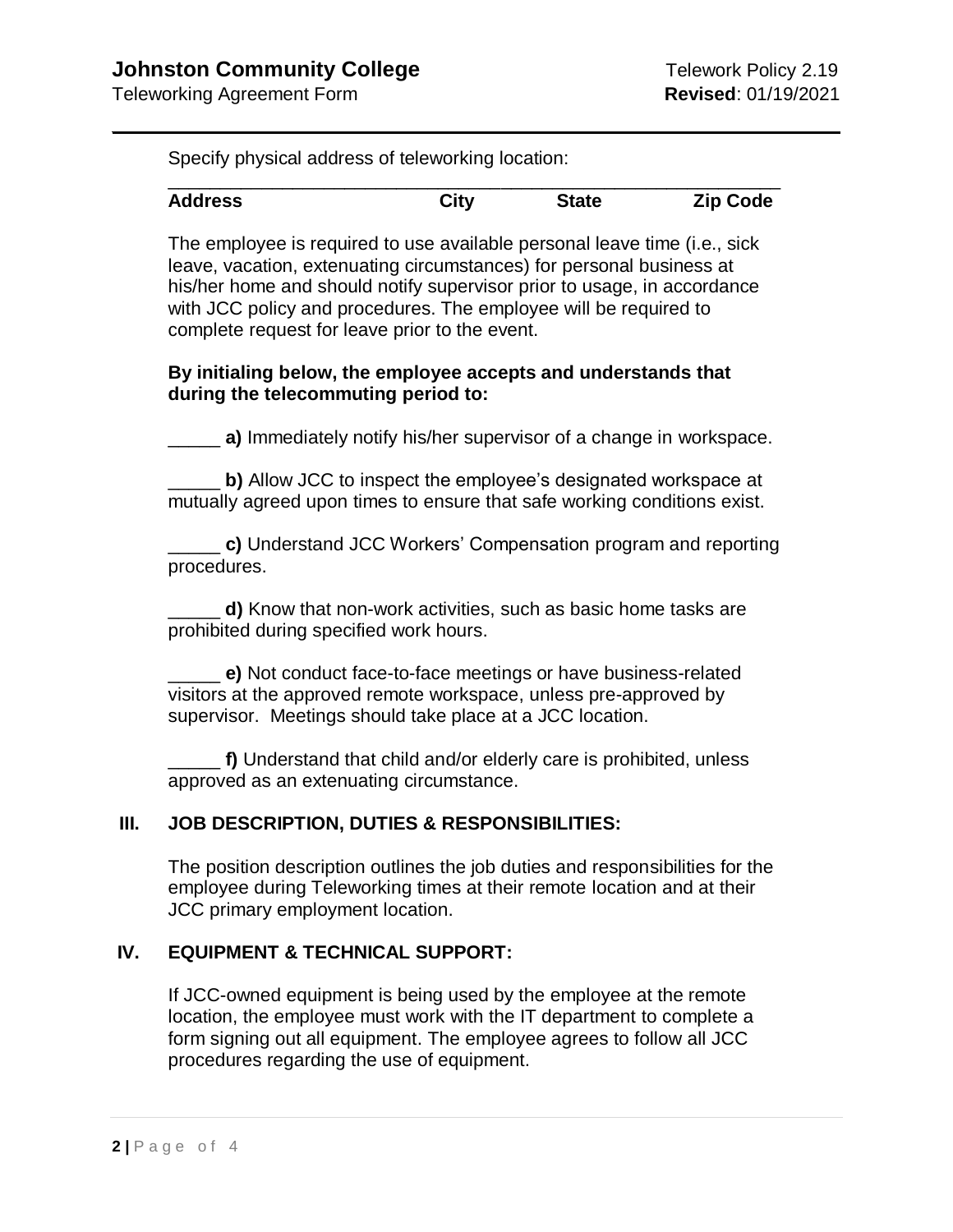If JCC-owned equipment, hardware, and/or software is not being used, the employee agrees to hold harmless JCC and its employees, vendors and contractor's from any liability regarding non-JCC owned software, hardware and equipment. The employee agrees to access JCC technical support through previously arranged instructions by contacting the JCC Consolidated Helpdesk.

#### **V. COMMUNICATION & ACCESSIBILITY:**

Home Phone Number: \_\_\_\_\_\_\_\_\_\_\_\_\_\_\_\_ Cell Phone Number:

\_\_\_\_\_\_\_\_\_\_\_\_\_\_\_\_\_

The employee agrees to promptly respond to communication both via email and telephone. Telephone communications can be received by the employee through the Earthlink Mobile Communicator, voicemail to email, and/or personal/cell phone number.

Employee: \_\_\_\_\_\_\_\_\_\_\_\_

### **VI. CONFIDENTIALITY OF DATA AND RECORDS MANAGEMENT**

The employee agrees to maintain the highest standards of safeguarding JCC information and material in the teleworking location. Additionally, the employee agrees to the following measures to ensure the confidentiality of data, preservation and retention of records and to maintain the integrity of the telecommuting program:

Employee:

### **VII. ACCEPTANCE & APPROVAL OF PROCEDURE**

I have read and understand both the Teleworking Policy and this Agreement. I agree to abide by and operate in accordance with the terms and conditions outlined in both documents. I agree that the sole purpose of this Agreement is to regulate teleworking, it neither constitutes an employment contract nor an amendment to any existing contract.

This Agreement may be discontinued by either the employee or JCC. Every effort shall be made to provide two (2) weeks' notice of the change or discontinuance. There may be instances, however, when shorter notice may be necessary.

Teleworking agreements must be reviewed every semester by immediate supervisors in order for employees to continue the teleworking arrangement.